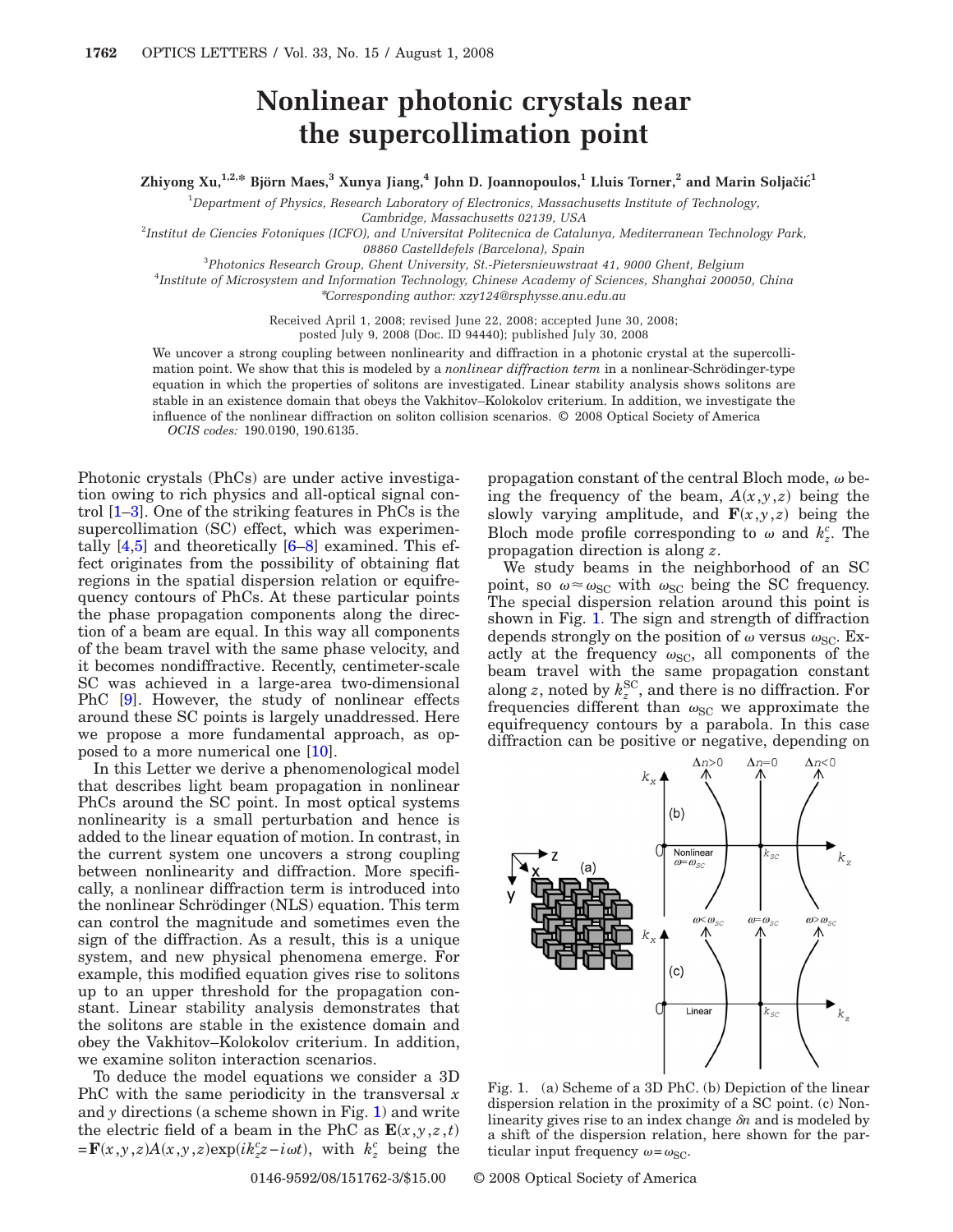the position of  $\omega$  versus  $\omega_{SC}$ . Furthermore, the strength of diffraction increases as the difference between  $\omega$  and  $\omega_{\text{SC}}$  increases.

To include nonlinearity we apply first-order perturbation theory [\[11\]](#page-2-8). Thus, the nonlinear interaction causes a small shift of the local dispersion relation (Fig. [1\)](#page-0-0), which is equivalent to shifting  $\omega_{SC}$ . To first order this shift is given by

$$
\frac{\Delta \omega}{\omega_{\rm SC}} = -\frac{1}{3} \frac{\int d\mathbf{r} n_2(\mathbf{r}) n(\mathbf{r}) [(\mathbf{F} \cdot \mathbf{F})(\mathbf{F}^* \cdot \mathbf{F}^*) + 2 |\mathbf{F}|^4]}{\int d\mathbf{r} n^2(\mathbf{r}) |\mathbf{F}|^2}
$$

$$
\times |A(x, y, z)|^2 \equiv \kappa |A(x, y, z)|^2, \tag{1}
$$

with  $\kappa$  being a nonlinear coefficient calculated from the linear Bloch mode profile.

<span id="page-1-0"></span>The nonlinearity shifts  $\omega_{SC}$  to  $\omega_{SC} + \Delta \omega$ , so by Taylor expanding the dispersion relation around the SC point the modified dispersion relation becomes approximately

$$
k_z - k_z^{\text{SC}} + \alpha_1(\omega - \omega_{\text{SC}} - \kappa |A|^2 \omega_{\text{SC}})
$$
  
=  $\beta_1(\omega - \omega_{\text{SC}} - \kappa |A|^2 \omega_{\text{SC}})(k_x^2 + k_y^2)$ , (2)

with  $k_z$  being the longitudinal and  $k_x$ ,  $k_y$  being the transverse propagation vector components. The term with  $\alpha_1$  corresponds to the frequency dependence of the central  $k_z$  component (thus at  $k_x$ ,  $k_y=0$ ). Similarly, the term with  $\beta_1$  describes the frequency change of the curvature (or the diffraction). Note that we neglect higher-order diffraction terms, such as fourth-order diffraction, as we are considering propagation of a broad beam with respect to the PhC period. We transform Eq. [\(2\)](#page-1-0) into the space domain and arrive at the following equation in dimensionless form:  $i(\partial q / \partial \xi) + 1/2 \alpha \nabla^2 q - 1/2 \beta |q|^2 \nabla^2 q + \gamma |q|^2 q = 0,$ where  $\nabla^2 = (\partial^2/\partial \eta^2) + (\partial^2/\partial \zeta^2)$ , with the transverse coordinates  $\eta$  and  $\zeta$  scaled to the spatial characteristic width  $W_0$  and  $\xi$  being the longitudinal coordinate scaled to the free-space diffraction length *Ld*  $=2\pi W_0^2/\lambda$ , for Gaussian-like beams [\[12\]](#page-2-9).  $\alpha =-2\beta_1(\omega)$  $-\omega_{\rm SC} L_d/W_0^2$  indicates the linear diffraction strength, and its sign characterizes the type of linear diffraction. The novel nonlinear diffraction term is preceded by  $\beta = 2\beta_1 \kappa \omega_{\rm SC} c^2 L_d/W_0^2$ , with *c* being the speed of light. The usual nonlinear term has  $\gamma = -\alpha_1 \kappa \omega_{SC} c^2 L_d$ . In the following we employ  $\delta n(I) > 0$  (thus  $n_2 > 0$ ) and  $\beta_1 > 0$ .

<span id="page-1-1"></span>In this Letter we will mainly show results concerning 2D PhCs, so the resulting equation takes the form

$$
i\frac{\partial q}{\partial \xi} + \frac{1}{2}\alpha \frac{\partial^2 q}{\partial \eta^2} - \frac{1}{2}\beta|q|^2 \frac{\partial^2 q}{\partial \eta^2} + \gamma|q|^2 q = 0.
$$
 (3)

Note that all the coefficients for this model can be deduced from rigorous numerical simulations [\[9\]](#page-2-6). Recently, an equation similar to Eq. [\(3\)](#page-1-1) was reported as the continuous approximation of the Salerno model [\[13](#page-2-10)[–15\]](#page-2-11). Here, in contrast, we derive the model from

<span id="page-1-2"></span>

Fig. 2. (a) Profile of a soliton for  $b=1$  with  $\beta=0.3$ . (b) The dispersion diagram for  $\beta$ =0.3. (c) Domain of existence for solitons in the  $(b, \beta)$  plane, where the inset shows the real part of the perturbation growth rate versus propagation constant for  $\beta$ =0.3. (d) The soliton width (FWHM) versus maximum amplitude for varying nonlinear diffraction, namely,  $\beta = 0.1$  (dotted curve), 0.2 (dashed curve), and 0.3 (solid curve). The inset shows the dependence of maximum amplitude on the propagation constant.  $\alpha=1$  and  $\gamma=1$  for all cases.

a physical system, describing light beam propagation in nonlinear PhCs with SC. Equation [\(3\)](#page-1-1) conserves the power  $U = -(1/\beta) \int \ln |\alpha - \beta| q^2 | d\eta$ . The stationary solutions of Eq. [\(3\)](#page-1-1) have the form  $q(\eta, \xi)$  $=w(\eta) \exp(i b \xi)$ , where a real function  $w(\eta)$  and a real propagation constant *b* are found by iterative relaxation method. To analyze stability we examine perturbed solutions  $q = (w + u + iv) \exp(i b \xi)$ , where the real  $u(\eta, \xi)$  and imaginary  $v(\eta, \xi)$  perturbations can grow with complex rate  $\delta$  upon propagation. The eigenvalue problem linearized from Eq. [\(3\)](#page-1-1) around  $w(\eta)$  is solved numerically.

One concludes that Eq.  $(3)$  allows soliton solutions [see, e.g., Fig.  $2(a)$ ], but only in a finite band of propagation constants. More specifically, there exists an upper threshold for the propagation constant  $(b_{co})$ , which depends on the strength of nonlinear diffraction  $\beta$  [Fig. [2\(c\)\]](#page-1-2). Above this value peakon solutions [\[13\]](#page-2-10) appear, which are unphysical given the assumptions of our physical model. To model what happens beyond that point in a real PhC one would have to include more terms in Eq.  $(3)$ . To emphasize, in our system it is *the nonlinear diffraction term* that leads to the reduction of the semi-infinite band of propagation constants (as in a pure cubic NLS system) to a finite one, which is typical for soliton families in models with competing nonlinearities, such as the cubicquintic NLS equation [\[16\]](#page-2-12). It is noted that the power is a nonmonotonic function of the propagation constant [Fig.  $2(b)$ ]. Figure  $2(d)$  shows the dependence of the width of solitons on the amplitude (the plot of the